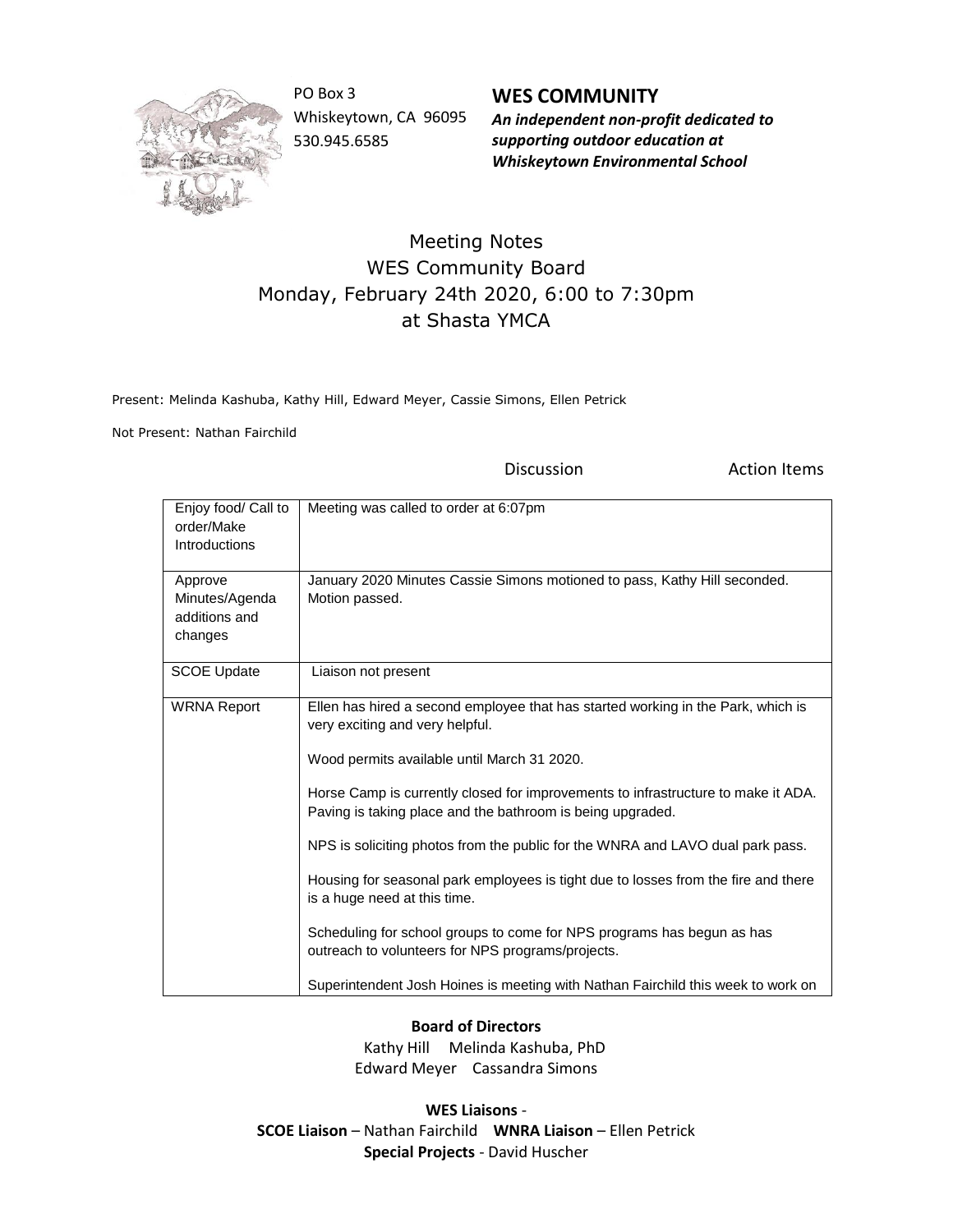|                                                       | an agreement between NPS and SCOE.                                                                                                                                                                                                                                                      |
|-------------------------------------------------------|-----------------------------------------------------------------------------------------------------------------------------------------------------------------------------------------------------------------------------------------------------------------------------------------|
| <b>Treasurers Report</b>                              | Current Balance \$5,828.83                                                                                                                                                                                                                                                              |
|                                                       | Important Dates:                                                                                                                                                                                                                                                                        |
|                                                       | PO Box renewal due 3/31                                                                                                                                                                                                                                                                 |
|                                                       | CA TAX RRF1 due 4/15                                                                                                                                                                                                                                                                    |
|                                                       | 199N CA Tax 5/15                                                                                                                                                                                                                                                                        |
|                                                       | 990N FED IRS 5/15                                                                                                                                                                                                                                                                       |
| On-going<br><b>Business</b>                           |                                                                                                                                                                                                                                                                                         |
| Friends of<br>Whiskeytown<br>Report                   | Melinda attended the last meeting along with 15 other people, which was a great<br>turnout. Many attendees had previous experience with the group and are coming<br>back to assist in getting the organization back up and running on all cylinders after<br>Ken Showalter's departure. |
|                                                       | Several things regarding outstanding grants that require some tying up for the<br>group. Lots of experience and energy for grant writing and organizing going<br>forward.                                                                                                               |
| Whole Earth and<br>Watershed<br>Festival              | Request will be made to be located in close proximity to the NPS booth and<br>Friends of Whiskeytown.                                                                                                                                                                                   |
| WES 50 <sup>th</sup> Birthday<br>Committee<br>Meeting | 9/26/2020. Discussion of getting old Naturalists and past staff to record a bit of<br>video talking about their WES experience. Cassie volunteered to work on<br>collating.                                                                                                             |
|                                                       | Meeting took place at the California Street Labs on 2/8/20 and was very effective in<br>terms of a layout of a plan and strategy.                                                                                                                                                       |
|                                                       | Cassie spoke with the band The Buckhorn Mtn Stompers and discussed their<br>availability and interest in playing at the event and what their rate would be.<br>\$500.00 is the lowest they will do.                                                                                     |
|                                                       | Cassie contacted Redding Subaru via email regarding a sponsorship for a parking<br>shuttle from the Mt. Shasta Mine Loop to Camp. Awaiting a response.                                                                                                                                  |
|                                                       | Next meeting will be 2/29/20 at California Street Labs from 1-3pm.                                                                                                                                                                                                                      |
| Wesforever.org                                        | Group is working on a vision statement that all can agree on and are comfortable<br>with.                                                                                                                                                                                               |
|                                                       | Next meeting is 3/9/20 1-4pm.                                                                                                                                                                                                                                                           |
| George Peterson<br>Insurance                          | Working on clarification of a few lines of non-coverage language regarding child<br>"day camps" that is written into the policy. Melinda has been in close<br>communication with the agents and is working though the last bits of getting the<br>policy tailored to our needs.         |